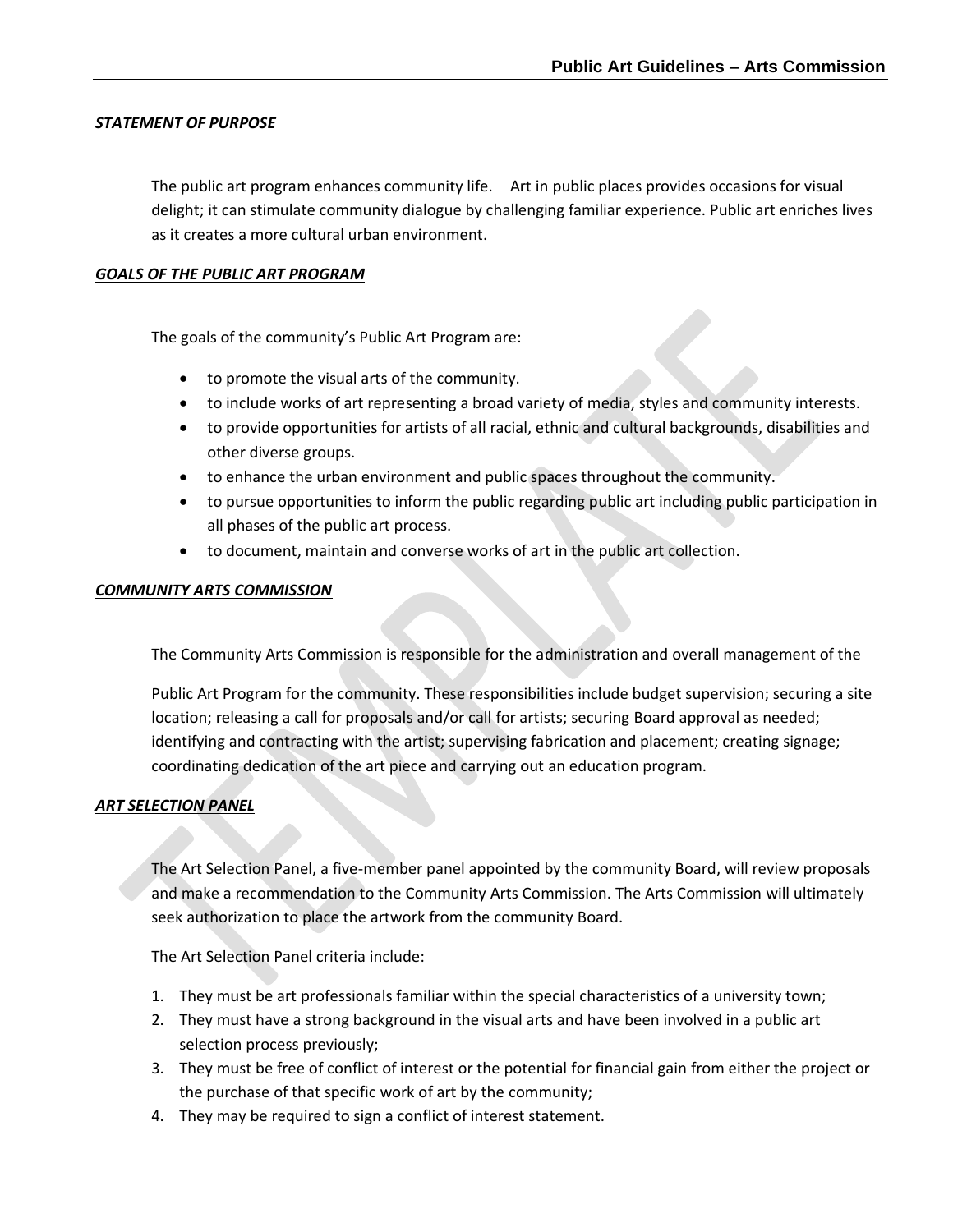They will have a strong working knowledge of public art including aesthetic concerns, community involvement, compatibility issues, funding and contracts, documentation, placement, landscaping and site concerns. The members may consult with landscape architects or other project design professionals as needed.

The panel is composed of arts professionals to assure objective judgment based on the critical success and professional accomplishments of the artists under consideration, and to find the best possible match between the site, the community and artist. How the Arts Commission uses the Art Selection Panel's recommendation is entirely up to its discretion as governed by the Public Art Ordinance and the Public Art Guidelines. In cases where there are multiples stakeholders, the Arts Commission may choose to appoint additional non-voting members representing stakeholders to the Art Selection Panel.

#### *DONATIONS*

A group or individuals may request that the Arts Commission consider the placement of a donated work of art or funds to initiate a new public art project. The following parameters apply:

#### *Art Donations*

A potential donor of artwork will submit a written proposal, including an example of the proposed artwork, for initial review by the Community Arts Commission. The donor will present the actual artwork or an image of the artwork for approval.

Following the initial Arts Commission review, the artwork will be reviewed by the Art Selection Panel who will evaluate the proposal based on the goals of the public art program.

After evaluating the proposal, the Art Selection Panel will make its recommendation to the Community Arts Commission, which will ultimately seek authorization to place the artwork from the Community Board.

Gift proposals should include:

- 1. A site plan that locates the artwork if a specific location is proposed;
- 2. Description of materials included in the artwork;
- 3. Installation details;
- 4. Recommended maintenance plan;
- 5. Source of funding, if any, for installation and maintenance.

#### *Monetary Donations*

A financial donor may contribute monetary gifts to the public art fund for use in a future public art project.

If the donor proposes a specific project or commission, a written proposal must be submitted to the Community Arts Commission for review and approval.

Following Arts Commission approval, the commission will solicit proposals for the specified project and the Art Selection Panel will evaluate the proposals based on the goals of the public art program and make recommendation to the Community Arts Commission, which will ultimately seek authorization to place the artwork from the community Board.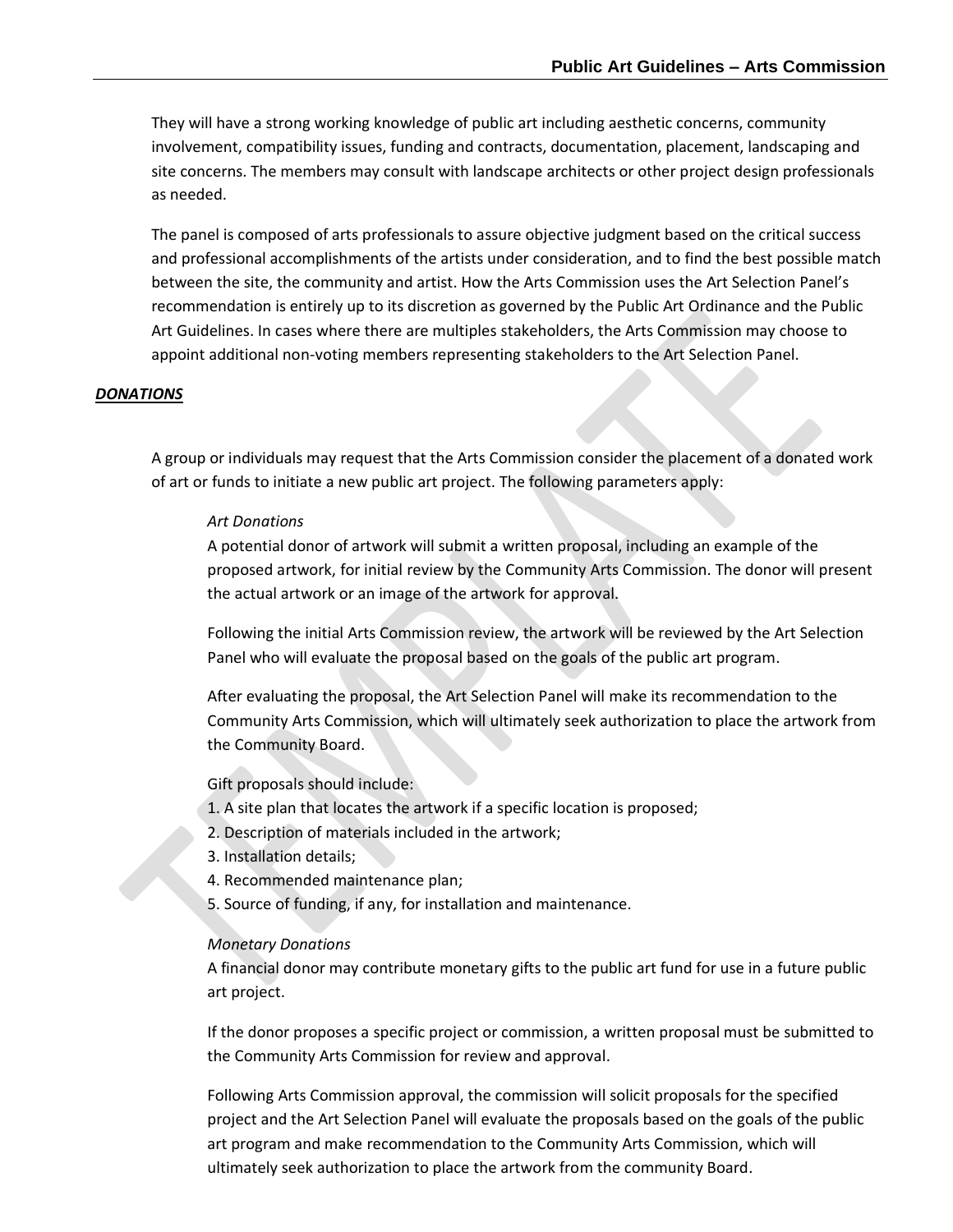In cases where there are multiple stakeholders, the Arts Commission may choose to appoint additional non-voting members representing stakeholders to the Art Selection Panel.

### *PUBLIC ARTS COMMISSION PROCESS*

The phases below outline a suggested program for carrying out a commissioned public art project. These phases are intended to be guidelines, as it is recognized that each commission is unique and adjustments will need to be tailored to each individual project.

# *PHASE 1: ASSESS THE PROJECT*

At the earliest stage, the Arts Commission discusses the feasibility of a proposed public art project. These discussions include, but are not limited to, the following questions:

- 1. How would the public art project serve the goals of the public art program and the needs of the community?
	- What art is currently included in the community's program?
	- What themes, materials and style will add to the diversity of public art in the community?
	- Is there an expressed interest of style preference for this site or project?
	- What site would work for this project?
- 2. What site is currently available for placement and is a feasibly, visible location for public art?
- 3. Will the community have sufficient access to the art once it is places and will its placement enhance the public art program as a whole?
- 4. If a site is first chosen, what medium would be best suited for this space?
- 5. Is the budget sufficient to pay for this placement or will additional funds be required from another source? If other funds are to be sought, will these funds come from a grant, contributions or by collaboration with a private sector entity such as a developer?
- 6. What difficulties or resistance are likely to be met?
- 7. What time lines and other site factors that may affect placement need to be considered?
- 8. What are the maintenance considerations?
- 9. Who besides the arts commission will be actively involved in this project? Will there be architects, landscape architects, engineers, residents, affected property owners (commercial or resident), other community staff or donors involved?
- 10. What is the proposed budget for the project, including the cost of the public art, installation costs, signage and all other associated costs?
- 11. What is the timeline for the project?

Once the commission has considered the above, it may choose to formally pursue the project by a majority vote of the commission. If the commission is unable to achieve a majority vote of its members for a project, it may continue with the discussion to resolve issues of concern. If the commission agrees to proceed, it should notify the community Manager and the community Board of its intent.

# *PHASE 2: CALL FOR PROPOSALS OR ARTISTS*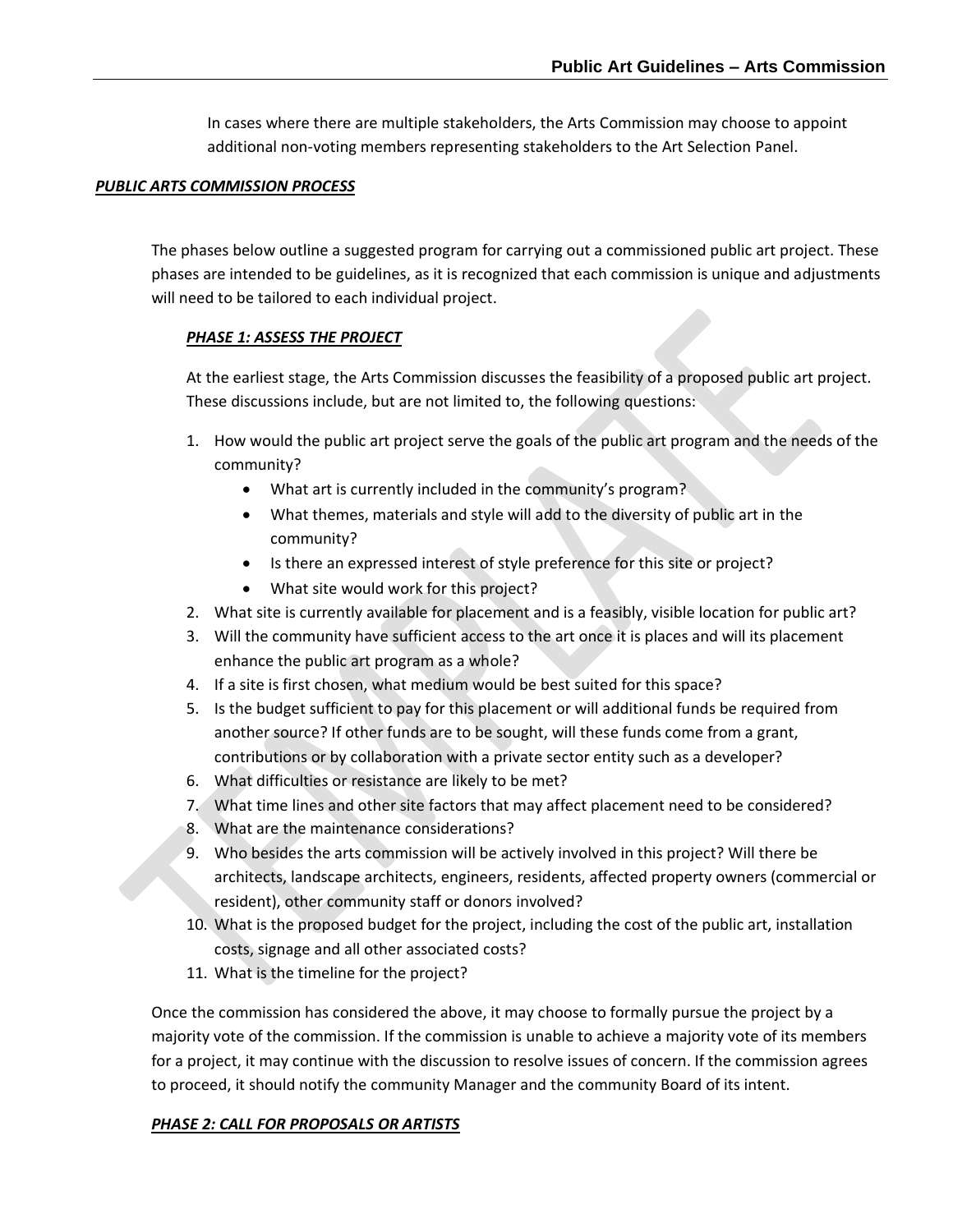Prior to sending out the RFP or RFQ, the Art Selection Panel will meet with Arts Commission representatives and stakeholders to assess the project and to establish selection criteria for judging proposals. It is suggested that the judging criteria be included in the RFP or RFQ.

The scoring criteria could include: originality of artwork; credentials of the artist(s); relevance of artwork's theme; sustainability and/or maintenance. Criteria can be changed or modified depending on the needs in the RFP (see sample criteria).

Creating selection criteria will set up an agreed upon expectation as to what basis the RFP should be judged upon. This could include assigned percentages of scoring that the panel, commission and other stakeholders agree are important for each criterion. Scoring criteria may also be included in the RFP for the artist.

With agreement on the public art project and support from community Board, the commission should prepare and send out a notification to artists termed a "Call for Artists" or "Call for Proposals". This Call includes project specifics regarding the location, style, or nature of the placement, type and theme of project, and a budget. The Call is distributed to artists locally, throughout Michigan and nationally, so that the best possible pool of candidates can be assembled.

The Arts Commission staff liaison catalogs all the artists and/or proposals. Applicants may be asked to provide examples of work (2D or 3D), a resume, a statement of interest in the project, an artist's statement and a budget. Artists are free to include other materials as they wish.

#### *PHASE 3: ARTIST SELECTION*

The Art Selection Panel is called upon by the Arts Commission to review the artists and/or proposals. The Art Selection Panel will review the proposals and other artist materials. The panel may choose to interview artists to gather additional information on the proposals.

After deliberating on the proposals, the Art Selection Panel will make a recommendation of artist(s) or proposal(s) to the Arts Commission, which will ultimately seek authorization to place the artwork from the community Board. The Panel may choose to recommend one artist and/or proposals or a set of finalists. The Panel and/or Arts Commission may recommend that the finalists be displayed to the public for community feedback.

# *PHASE 4: THE ARTIST AND THE WORK OF ART*

Once the Art Selection Panel has made its recommendation to the Arts Commission, the commission then reviews the recommendation and votes to accept or reject the recommendation. Once the recommendation has been approved by the Arts Commission, the artist will be notified that he/she is the finalist in the competition. It may be that one or more of the artists are unavailable or uninterested in the project.

The Commission may then arrange a site visit for the artist(s) so that she/he may learn about the project in more detail, its location and specific features, budget and any architectural/engineering information that is pertinent. In addition, the Commission may choose to have the artist meet with community members, stakeholders and community staff involved in the project.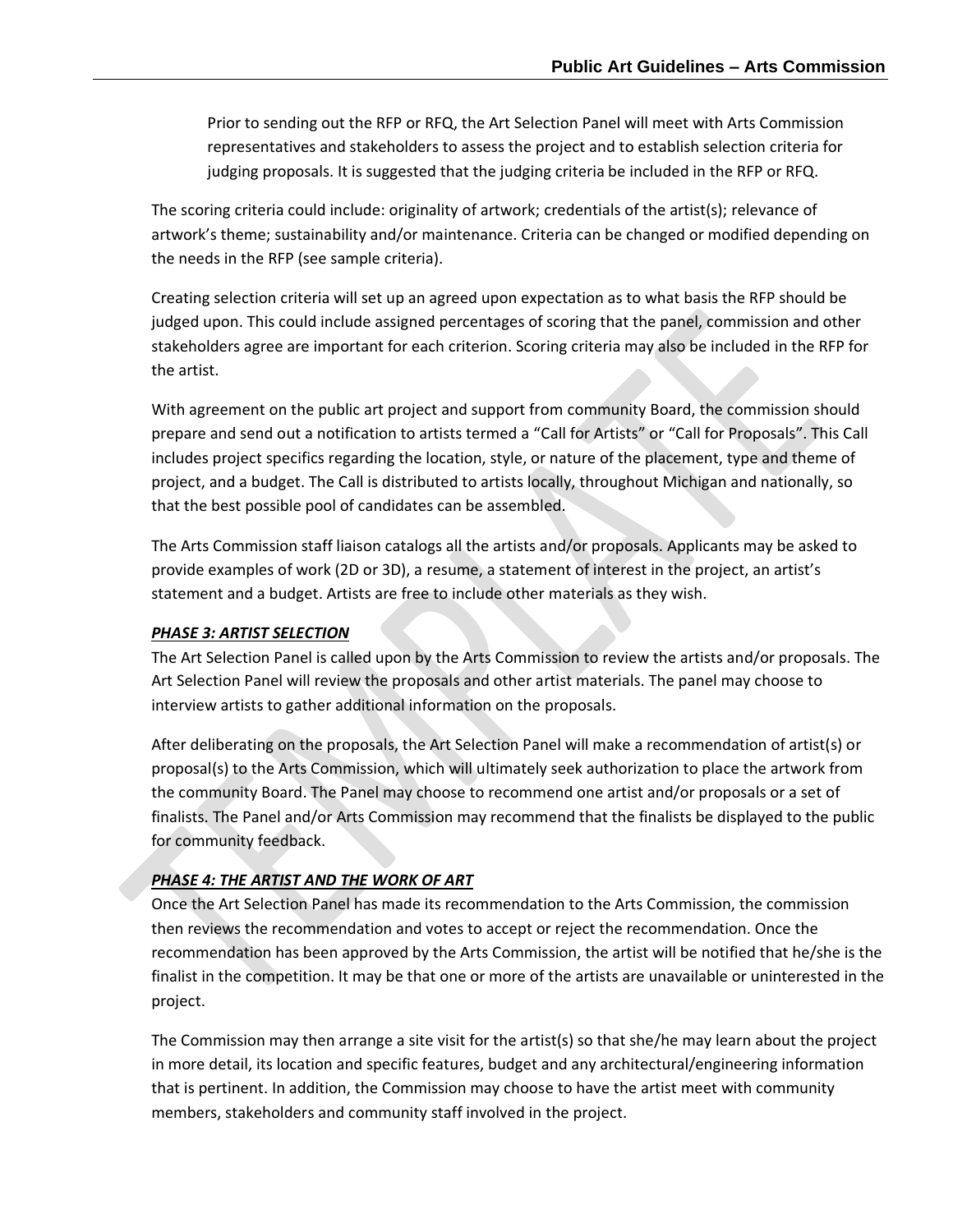This is another key opportunity for the council members to express their ideas about the art and/or artist under consideration. While it is understood that the council will have had briefings and other access to information during the process, this is the first time for it, as a body, to express their interest, to commissioners. Because the recommendation only asks for community Board's comments at this point, the process is still informal and advisory. The commission will use the community Board comments as a guide to its next steps.

Depending on the action of council, the commission may (1) process into a contractual arrangement with the artist, (2) ask the artists to make revisions to the proposal or (3) vote to discontinue its working relationship with the artist and undertake to work with another artist as recommended by the Art Selection Panel. If no other artist is available or acceptable, the entire process could be started over by issuing another call for artists.

# *PHASE 5: PUBLIC EDUCATION/INFORMATION*

A public art program can only be as successful as its community support. This requires an ongoing educational program that provides ample opportunity for community discussion, analysis and debate about the significant topics involved with public art. It must also provide for the informational needs of the community as a particular project is developed. The educational program is a part of the responsibilities of the commission and should be an ongoing part of the commission's annual activities.

### *PHASE 6: CONTRACTS AND BUDGET*

Once an artist is selected and a final budget agreed upon, the Commission must formally request the community Board to approve the artist and to enter into a contract with the artist for the work of art. The dollar amount of the contract is subject to the funds allocated to the project and the artists' fees and fabrication costs, as well as other expenses as allowed under the terms of the public art ordinance.

The contract itself is completed under the supervision of the community Manager and the community Attorney. It is a standard contract for services and transfers ownership of the art to the community at the time of installation. The contract should ensure that the art becomes the full property of the community, with no rights remaining with the artist, and should also provide for the removal of the art at such time that this is deemed necessary. The contract also protects the community from the artists duplicating the exact work for sale to others.

The commission and its staff liaison work together with the artist to bring the project to completion. Commissioners may enhance their understanding of the work as it is fabricated by visiting the artist's studio, exchanging photographs or inviting the artist to a meeting for an update. Other community staff, community members and professionals related to the project also collaborate to complete the project. This process may take a number of months, depending on the complexity of the art, the extent of fabrication, and the time needed to install the art.

Once the art is installed, the community will hold a dedication ceremony to formally introduce the art and the artist to the community. Community Board members, the community Manager and the commission will work together to assure this event is appropriate to the art and the location and that the dedication event will be open to the public. The art and artist will be identified with an appropriate plaque on the site.

#### *PHASE 7: DOCUMENTATION/EVALUATION*